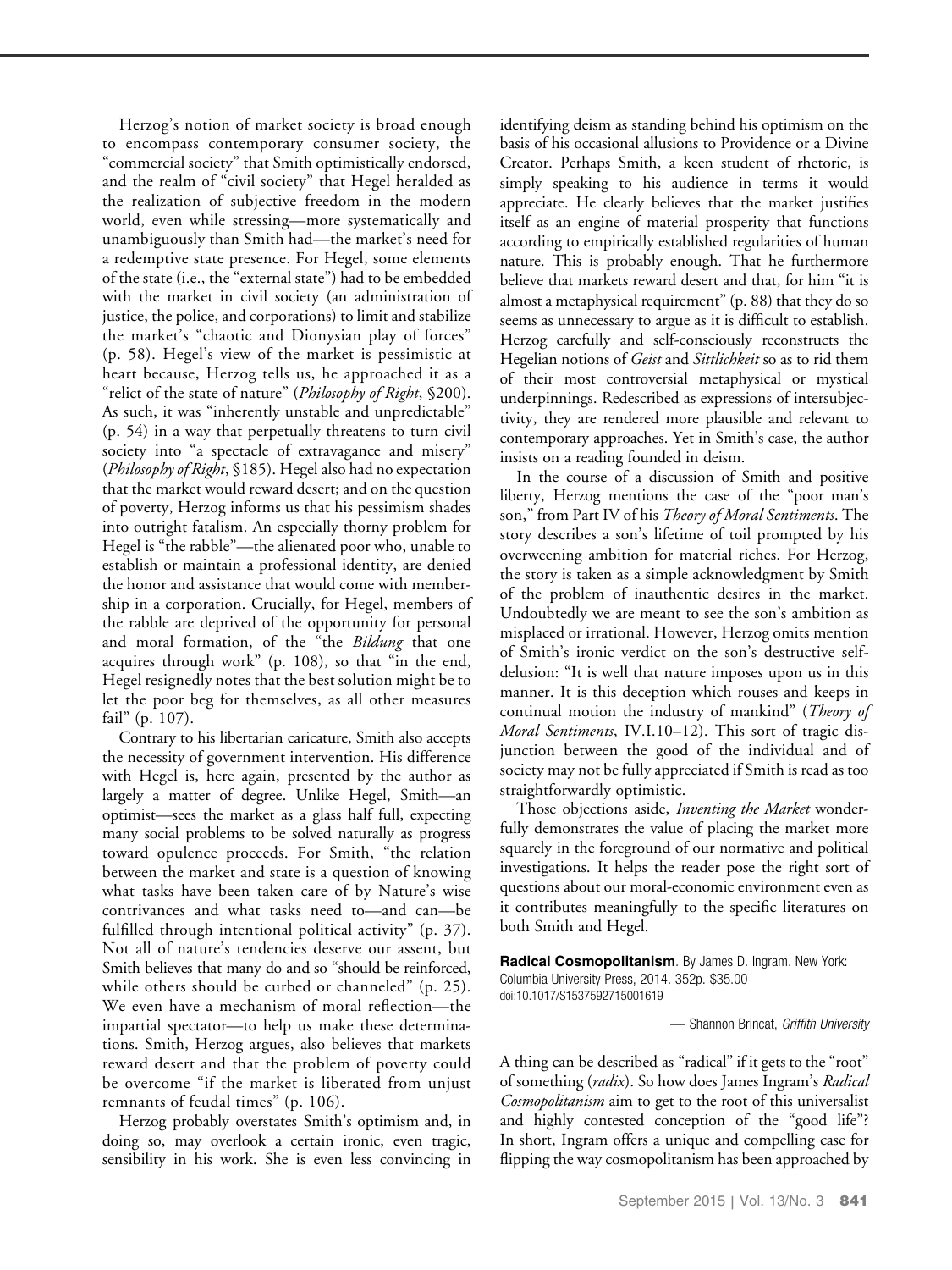## **Book Reviews** | Political Theory

the overwhelming majority of political theorists, a shift away from what he calls "top-down" approaches to pursue instead the ideal from the "bottom up"—through universalization and democratization. In this ideal approach, cosmopolitanism is no longer a vision of morality or of specifically determined institutions but an ongoing "process of challenge and contestation" to anything that would deny or limit political equality and freedom (p. 151). The book is a much-welcomed turn in the literature on cosmopolitanism, helping to shift theorization from its standard moorings on Kantian and liberal premises toward a "negative-processual view of cosmopolitics" that the author labels a "critical-democratic politics of universalization" (pp. 4–5) or "a democratic, egalitarian politics from below" (p. 20).

The book is clearly written, structured lucidly, and largely free of the jargon that typically accompanies philosophical manuscripts of this nature. Ingram is also a master sign poster; previous arguments or themes are consistently repositioned later on in subsequent chapters, so that the narrative carries across the book as a semantic whole. This not only makes for ease of comprehension but fortifies his central argument that, by the end, appears quite convincing. Essentially, Ingram's argument is twofold. Firstly, he argues that the tradition of cosmopolitan has mired itself in visions of ideal justice that tend toward particularism, and which are far removed from politics. Secondly, to overcome these limitations requires a cosmopolitanism from below in which people ("agents") take center stage and in which cosmopolitanism is a sphere of global contestation and openness against anything that would limit "political equality and freedom." In this way, Ingram pushes cosmopolitan ethics to live up to its universal vocation to become a disruption to existing ideas and institutions that would deny freedom (pp. 6–7). This renders cosmopolitanism an inherently critical exercise to perceive such exclusions and overcome them, an exposition of anything that would deny others full ethical respect (p. 10). Rather than moralism and determinacy, the "basic claim" of an emancipatory cosmopolitan politics is "indefinitely expansive" and an "infinitely repeatable process" of equal freedom and autonomy (p. 18). In short, Ingram's goal is nothing less than "to rescue cosmopolitanism from cosmopolitans"  $(p. 14)$ .

The manuscript is divided into two parts. The first is an extended critique of the top-down approaches to cosmopolitanism across history, ethics, and politics. One could equally call this a critique of traditionalist forms of cosmopolitan thought that are institutionalist, closed, and ethically particular. The second part focuses on the alternative notion of cosmopolitanism from the bottom up, an attempt to overcome some of the primary limitations in traditional cosmopolitanism identified in Part I. Chapter 1 offers an excellent overview of the development of cosmopolitan thought—from its Socratic origins to international law, from revolutionism to its postwar revival. This chapter is a useful stand-alone resource for any scholar interested in the history of ideas. More than this however, it forms Ingram's foundation for his entire critique of traditional, top-down cosmopolitanism.

The author demonstrates convincingly how cosmopolitanism has been afflicted by the contradictions inherited from its Kantian origins. As discussed throughout the book (but particularly Chapters 1–3), Kant could not realize his vision of *Perpetual Peace* not only because his model created a system of hierarchies between different peoples whose asymmetrical relations affronted political equality but also because he could only identify agents of *moral* rather than *political* change (pp. 141–42). Traditional cosmopolitanism has largely remained stuck in this particularistic and apolitical approach that is both an "unreliable guide" and "highly ambivalent" (p. 101). Martha Nussbaum's approach fares little better, for she seeks to act over others from a privileged position (pp. 72, 75). Neither can anthropology nor the proceduralism of John Rawls or Jürgen Habermas provide an adequate grounding: The former falls to exclusions and hierarchies, the latter to indeterminacy. For Ingram, following Theodor Adorno, the point is to criticize the circumstances in which these problems of cosmopolitanism as a *position* (and imposition) from *above* arise. That is, Ingram's bottom-up approach is situated as a corrective to these dangers, setting forth the conditions that would be less unjust and is, therefore, an inherently provisional and "endless" critique of those things that would deny "the principle that all should have a say in what affects them, the principle of equal freedom" (p. 100). The question is not defining what the universal is but to "specify what would be involved in saying what it is" (p. 84).

If the dangers of universalism are that it can be particular and judgmental and can presuppose power/knowledge over others (p. 148), Part II is Ingram's answer to why freedom and equality must be realized directly and against any hegemonic notion of universalism. As he affirms, his cosmopolitanism "is always a claim against the status quo" (p. 182). In Chapter 4, from Judith Butler, Ingram suggests that the point is not to articulate a version of universalism but a process that challenges all false universalisms, and through Pierre Bourdieu he comes to see equal inclusions as grounding any critique of false universalisms. In Chapter 5, Ingram develops from Hannah Arendt the notion of cosmopolitanism as fulfillment of participation in public life, and from Jacques Rancière that politics is the struggle towards such participation in public life (p. 224). These serve to develop the alternate framework of cosmopolitanism as a principle of democratic contestation, one that sees it as open-ended transformative logic against obstacles to